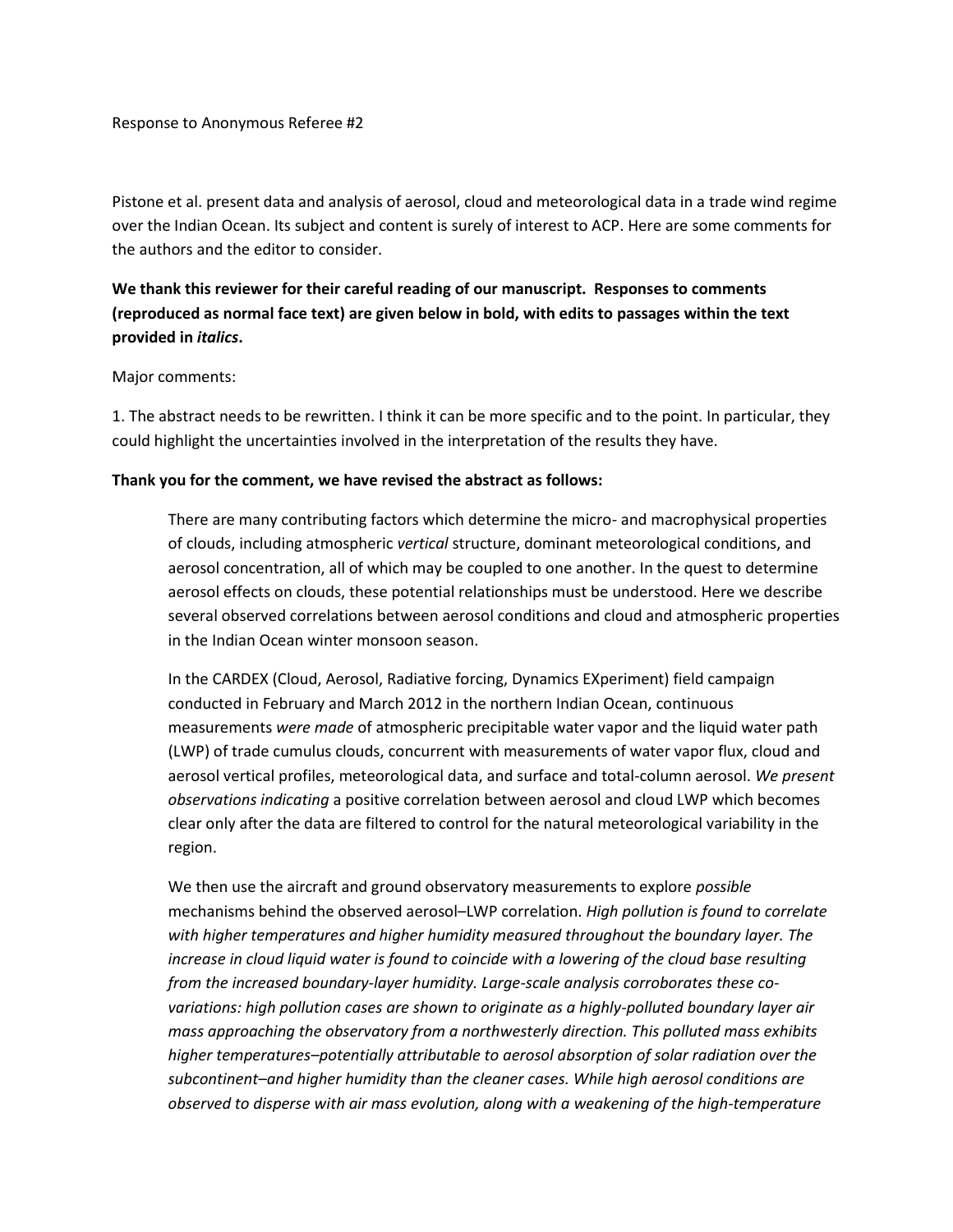*anomaly, the high humidity condition was observed to instead strengthen in magnitude coincident with the polluted air mass. Potential causal mechanisms of the observed correlations are then explored, though future research will be needed for a more complete and quantitative understanding of the aerosol–humidity relationship.*

2. In the introduction, the material is almost exclusively about previous studies done in the Indian Ocean region, which is perfectly fine since that is the place where this experiment took place. However, since the authors also emphasize a view on the general aerosol-cloud interaction problem within the trade cumulus regime, references and discussions about other papers may be needed to put current study in a proper context.

## **Following this comment and the comment of Reviewer #1, we have added additional background text to the introduction:**

As nations in southeast Asia have increased bio- and fossil fuel combustion in recent decades, corresponding increases in atmospheric aerosol pollution have been seen over the region (e.g. Ramanathan et al, 2001). The high levels of anthropogenic emissions combine with the seasonal monsoon cycle (Lawrence and Lelieveld, 2010) to cause frequent episodes of heavy air pollution over the northern Indian Ocean, especially in the so-called winter monsoon season (November through March) when the low-level atmospheric flow is northerly/northeasterly, following the temperature gradient from the colder subcontinent to the warmer ocean (Figure 1).

In addition to their direct effects on the climate (i.e. heating or cooling), aerosols are also known to affect clouds by three primary mechanisms: cloud brightening (e.g. Twomey, 1974, the first indirect effect); precipitation suppression (e.g. Albrecht, 1989, the second indirect effect); and radiative (the so-called semi-direct) effects, which may either enhance or diminish cloud cover based on the cloud type and relative position of the aerosol layer (e.g. Koch and Del Genio, 2010). It is important to note that in addition to the often opposing signs of each of these effects, aerosol-cloud interactions have been shown to be highly dependent on the regime (i.e. the typical meteorological conditions, cloud types, location) in which they are found (Stevens and Feingold, 2009). That is, the expression of any or multiple aerosol-cloud effects will be dependent on the conditions under which they are expressed, and thus may vary from one region to another even when considering physically similar clouds. In-situ observations of all types of clouds are thus critical to understanding the full range of indirect effects influencing the Earth's atmosphere.

3. Frankly, the organization of the manuscript is a bit loose. I would encourage the authors to better organize the material if they can.

**Following this and the comments of Reviewer #1, we have re-organized and clarified the paper structure. In addition to revising the references to the Appendix throughout the paper as detailed in the Response to Reviewer #1, we have consolidated some of the discussion of Section 3.3 with that in Section 3.1, and have improved transition sentences between each section to better clarify the intended structure of the paper and to highlight the linkages between successive sections.**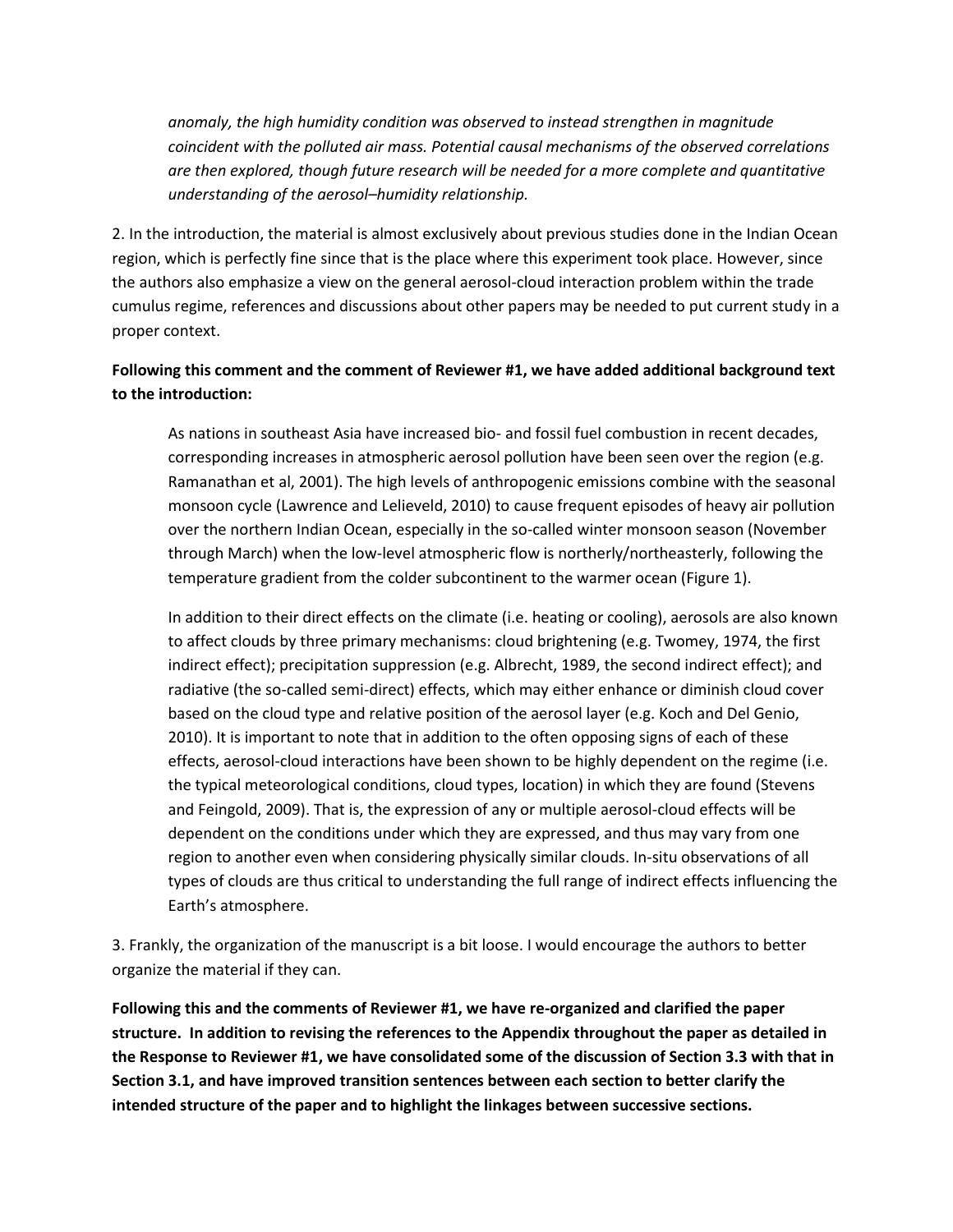#### Minor comments:

1. Abstract Line 3: what is 'atmosphere structure' ?

## **This was meant to refer to atmospheric vertical structure, i.e. how atmospheric properties vary with altitude. The text has been revised to clarify this.**

…including atmospheric *vertical* structure, dominant meteorological conditions, and aerosol concentration…

2. Sentence beginning at Line 25 of Abstract: rewrite this sentence. I had a hard time understanding it.

### **This part of the abstract has been revised as follows:**

*While high aerosol conditions are observed to disperse with air mass evolution, along with a weakening of the high-temperature anomaly,* the high humidity condition was observed to *strengthen in magnitude as the polluted air mass moves over the ocean toward the site of the CARDEX observations*.

3. 2nd paragraph in Introduction: flux measurement is more relevant to thermodynamics instead of dynamics.

### **This sentence has been clarified:**

CARDEX follows from these previous studies using UAVs and ground measurements, and for the first time incorporates *measurements of turbulent kinetic energy and latent heat fluxes* for a greater focus on *how thermodynamic factors and atmospheric dynamics* may *influence aerosol effects on clouds*.

4. P29355 Line 8: using linear correlation statistics on log of data is weird. The usual assumption involved in the correlation could be violated in this case and the statistical significance test is meaningless. How about a regular linear correlation? What are the statistics for that?

**Thank you for this comment. The observed LWP follows a roughly lognormal distribution, rather than normal; thus taking the log(LWP) values should result in a more normal distribution. The y-axis is illustrated as a logarithmic scale for clarity to the reader. We have also explored other metrics of statistical significance with and without the transform, and added this discussion in the text as follows:**

*However, when the data are filtered to take into account meteorology, there is a positive correlation between LWP and aerosol which is significantly greater than zero (Spearman ρ = 0.48; Pearson R = 0.42, both at the 95% confidence level) for the "dry" (PWV < 40 kg/m<sup>2</sup> ) cases only (Fig. 6b). Note that for the Pearson correlation analysis we have taken the logarithmic transform of the LWP as these data exhibit a lognormal rather than normal distribution; the nonparametric Spearman coefficient is insensitive to the logarithmic transform.*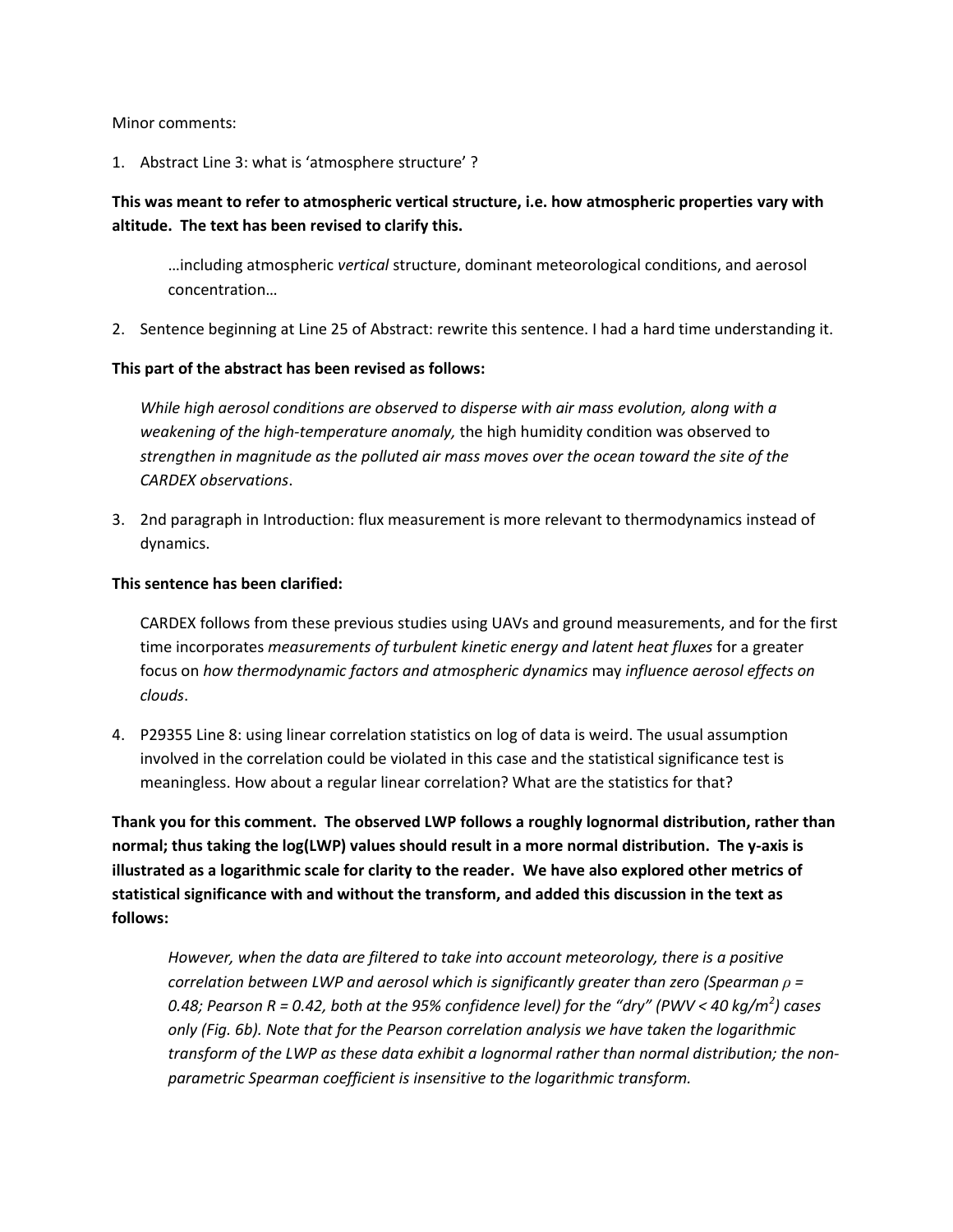5. Last paragraph on P29358: there is no reason to expect this island is representative of the large scale.

**We agree, and believe our findings in fact indicate that the island is not representative; however, we find conditions at MCOH to be influenced by variations in large-scale conditions, and we consider it important to compare the observations made here to the larger context in which they were made. This sentence (p. 29358, lines 22-24 in the original text) reads "the pollution level classifications as determined by the conditions over MCOH are not necessarily representative of the region as a whole."** 

6. Sentence beginning at line 13 of P 29359: rewrite it. I could not understand it.

**This sentence has been rewritten for clarity as follows:**

*Although this divergence may act to dilute the polluted air mass, the MODIS AOD shown here suggests that dilution is not the dominant factor distinguishing the two cases. Rather, polluted air is prevented from arriving at MCOH during the low pollution cases due to differences in advection patterns.*

7. Line 26 of the same page: This indicates more of an advection process.

**Thank you for this comment. With Section 3.2 as a whole, it was our intention to establish that this coincidently high-aerosol, high-temperature air mass was in fact advected from the Indian subcontinent (and subsequently dispersed through the region), with aerosol heating beginning over the subcontinent (e.g. original draft, p. 29359, lines 21-24). This has been clarified in this section of the text.**

*Rather, polluted air is prevented from arriving at MCOH during the low pollution cases due to differences in advection patterns.* […] Similar to the patterns in the MODIS AOD, the high temperatures in Case H are seen to be concentrated in a region which approaches MCOH from the north, and then slightly dissipates over the four days in question *as the polluted air mass is advected southward*. The remarkable spatial coincidence of temperature with the maximum AOD *over all three days* is strongly suggestive of heating of the air mass due to absorbing aerosol, likely occurring since before the air mass leaves the subcontinent.

8. Line 7 of P 29360: how this correlation is done exactly? It needs to be clearly described. It is very important.

**Thank you for the comment. We have clarified these correlations, their analysis, and discussion of their significance.**

For both pollution cases, Fig. 12 shows a region of statistically-significant correlation (95% level, indicated by hatching) between AOD and T. *These correlation coefficients (and those in Fig. 13 [original Figure 14]) were determined by calculating the Pearson correlation R between AOD and T for all days in question (i.e. all H days, or all L days), for each individual 1x1-degree*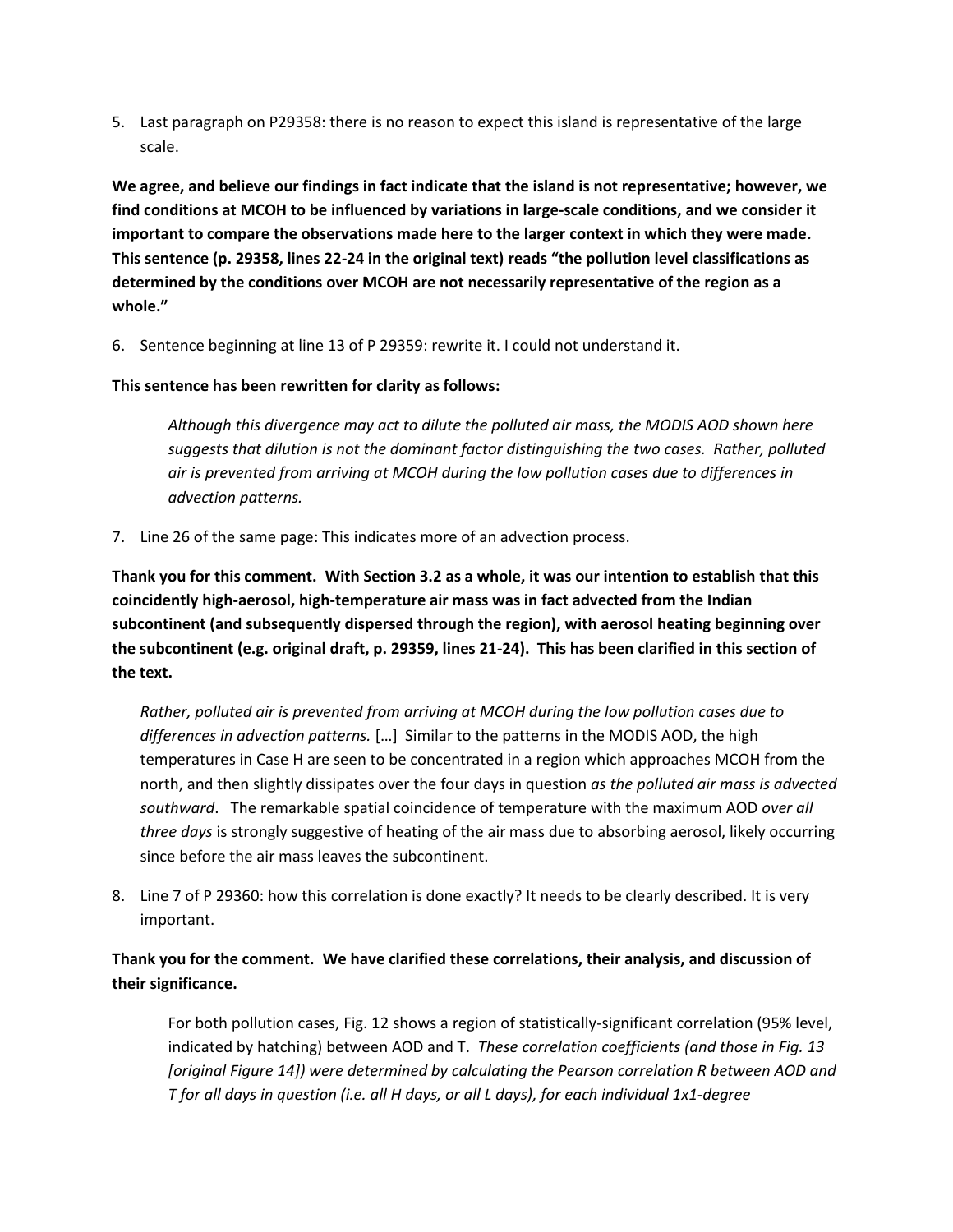*latitude/longitude point. Finally, points were only classified as ``significant'' if there were no more than 10% of MODIS retrievals missing. While both Case L and Case H are shown for comparison, it should be noted that due to availability of fewer Case L days being observed (Table 1), the correlations for Case H (left panel) are considered more robust. Analysis for all days indicates a similar pattern to Case H, although weaker in magnitude.*

The region of high positive and significant correlation *for Case H* is present over *a broad extent of* the Arabian Sea (the low-level source region to MCOH). The correlation weakens in both magnitude and area of significance between Day H-2 and Day H, which further suggests a dispersion of the polluted air mass *with time, consistent* with the above interpretation of Fig. 11. Case L *shows* a *smaller region of positive correlation concentrated to the north in* the Arabian Sea, *suggesting that while high pollution and temperature are again coincident, the polluted air mass simply is not advected in the direction of MCOH in these cases*.

9. Section 3.2.2: there are many places where correlation is negative. Given the authors' hypothesis there should be no negative correlations anywhere.

**With regard to the interpretation of Figure 12, this is addressed in (original manuscript) p. 29360, lines 22-27. Our hypotheses concern vertically-coincident aerosol and meteorological conditions, whereas the region of negative correlation to the east of the subcontinent was likely a result of elevated plumes producing surface cooling. Other regions of negative correlation were not found to be statistically significant, and are likely the result of noise. We have expanded and clarified this discussion.** 

The smaller region of significant negative correlation to the east of the subcontinent *(particularly evident in Case H)* may be explained by low atmosphere/surface dimming due to *high AOD here indicating* an elevated aerosol plume *rather than the high boundary-layer aerosol responsible for the positive correlation to the northwest*; at higher altitudes, for example at 875 hPa (z~1250m), the AOD and temperature  $T_{875}$  show a strong positive correlation in this region. Elevated aerosol plumes are generally seen to approach MCOH from this direction, following the upper-level wind field, consistent with the findings of Höpner et al (2016).

10. Line 7 of P 29363: there are so many meteorological factors to be examined. For example, advection is not considered and it is quite relevant.

**We apologize that this was not clear. The intent of this section was not to completely rule out the role of meteorology (including advection), but rather to indicate that with the present analysis, we were not able to determine that this was a dominant factor. For example, the passage immediately preceding this comment presents data which strongly suggests direct advection of high-humidity air is not primarily responsible for the observed patterns. This section has been reworded make this point more clear.**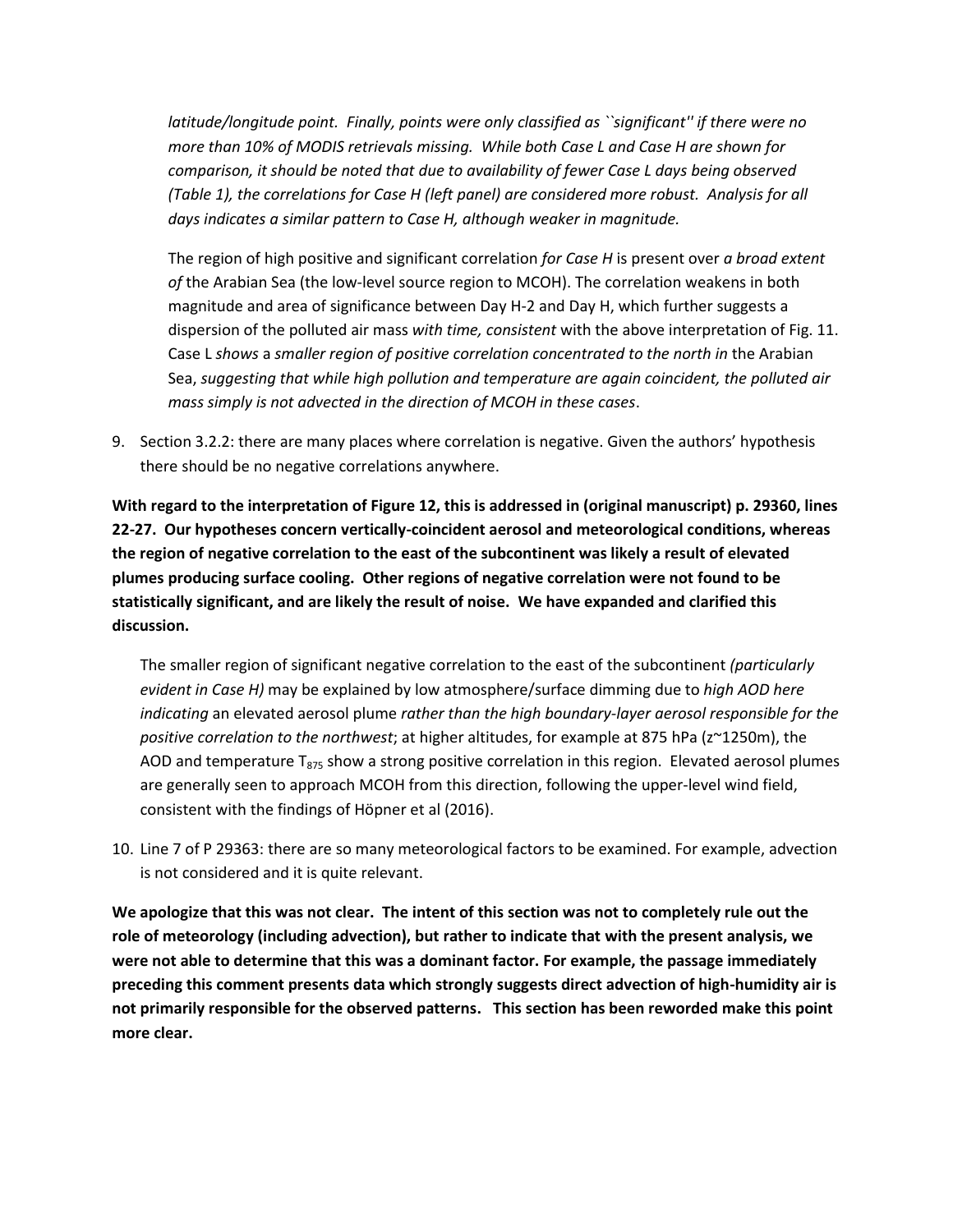This leaves large-scale factors *(e.g. advection of warm, humid, and polluted air masses)*, local top-of-boundary-layer fluxes, or possible aerosol-induced effects as potential contributing factors to the observed higher relative humidity.

To assess the possible influence of large-scale meteorological conditions on humidity, we *examine* HYSPLIT back trajectories *for any systematic differences in the origin or evolution of the air masses for each case. These* show the upper-level flow *approaching from the northeast* over the subcontinent, consistent with the results shown in Section 2 *(Fig. 5b).* The near-surface flow originates generally from the north/northwest *for both cases; although* low pollution conditions exhibit less extended back trajectories (i.e. lower wind speed above the boundary layer), they come from generally the same direction.

*Thus we* found no clear meteorological distinction *(in terms of humidity level or origin)* between the two cases which might explain the difference between their boundary-layer conditions. While meteorological conditions may be a potential causal factor of the observed correlation between aerosol and cloud properties (e.g. Mauger and Norris, 2007, 2010), the present observations are not sufficient to definitively establish or discard this hypothesis. Further study of the large-scale context is necessary to more fully explore the potential meteorological influences on the low/high pollution distinction and on the aerosol–humidity relationship.

11. Line 7 of P 29364: increasing T will strongly decrease RH.

**We apologize that this was not clear. While we agree that increased T would decrease local RH, this line refers to the possibility that temperature-induced changes in dynamics could potentially change large-scale transport patterns leading to advection of high-humidity air from elsewhere. This section is intended to offer potential explanations for the observed correlations—observations which show increased T to be coincident with increased RH. We have revised this section to make this point more clear.** 

*Another possible mechanism to explain the high humidity relates to the temperature/aerosol relationship*. While the *observed* development of the AOD-T relationship *(Figs. 11 and 12)* is consistent with that of aerosol heating of the air mass (Ramanathan et al, 2007), there are two possible interpretations of *how this may relate to the development of high humidity conditions.* First, the humidification of the boundary layer may *be a result of* the meteorological history of the air mass coincident with aerosol conditions (e.g. Mauger and Norris, 2007); second, aerosol conditions may be directly or indirectly increasing the boundary layer humidity. *As shown above, the first interpretation is not supported by the present study, though a more complete analysis is necessary. Regarding the second possibility, aerosol heating may suppress turbulent mixing and stabilize the boundary layer, lowering BL height and inducing higher relative humidity as the polluted plume ages. Alternately, the presence of aerosol heating within the more polluted air mass may be altering the mesoscale circulation to bring more moist air to the region.* Again, further study is needed to establish the plausibility of these potential causal mechanisms, *and to determine* whether meteorological or aerosol mechanisms may be primarily responsible for the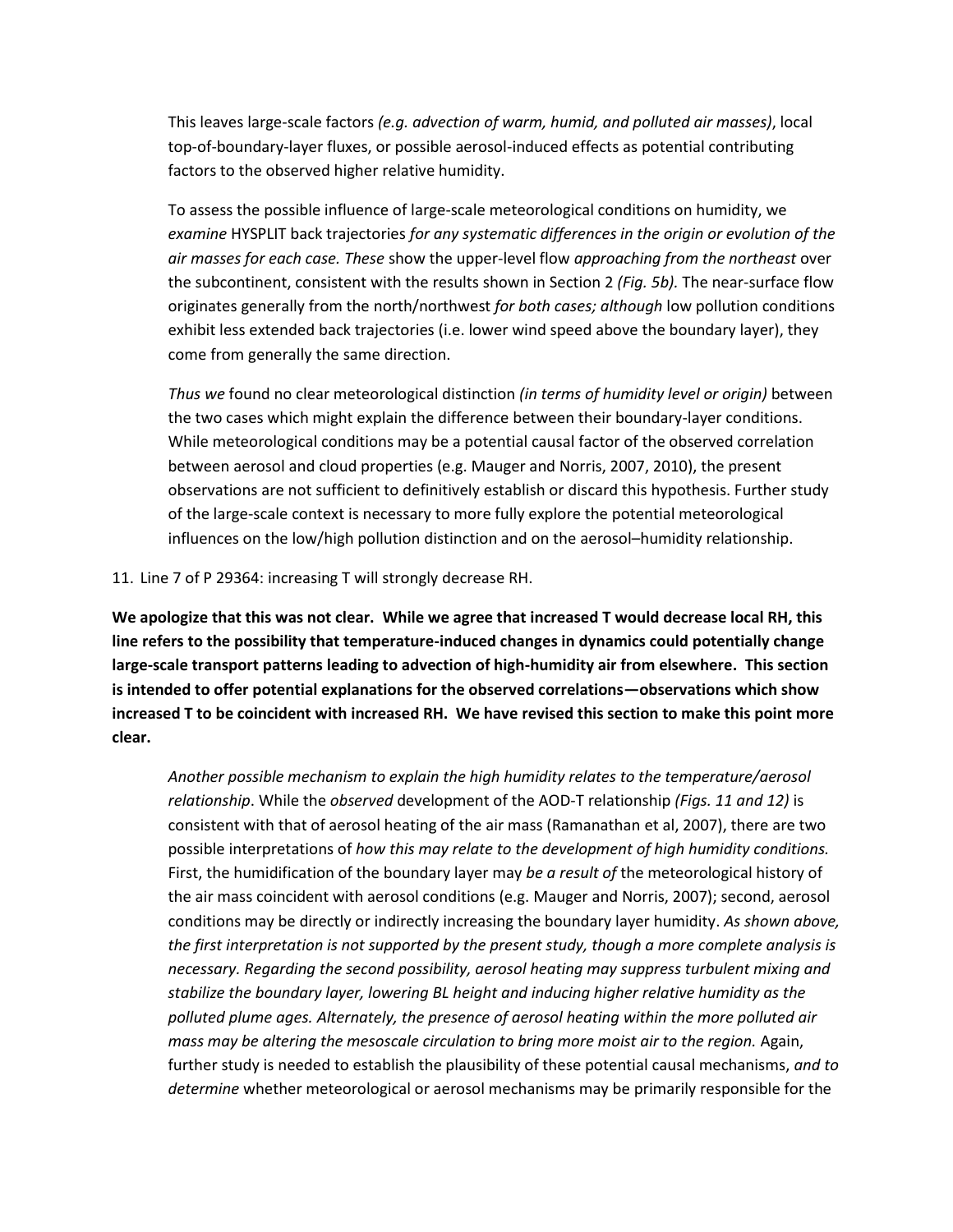observed correlations. *Regardless of their mechanism, these correlations must* be considered in such studies of aerosol–cloud interactions, as secondary changes in atmospheric properties – either directly by aerosol effects or coincident with high-pollution conditions – may alter the effective magnitude of indirect effects.

12. Conclusion: it's overall too general and should be more specific.

#### **Thank you for this comment. We have revised the conclusion as follows:**

Here we have presented new results on the characterization of trade cumulus clouds and the dry season cloud climatology in the northern Indian Ocean *using combined ground station observations, vertical atmospheric profiles from UAVs, and large-scale satellite data and meteorological reanalysis*. We describe the general characteristics of the atmosphere in the region and illustrate the existence of two separate climatologies based on the water vapor conditions in the atmospheric column, which result in different populations of clouds forming: *"dry" conditions result in clouds which tend to be constrained by a well-defined boundary layer topped by an inversion, whereas the clouds forming under "wet" conditions exhibit more unconstrained and varied development fed by the availability of more humid upper-layer air.* When the data are *analyzed* according to this climatological separation to *filter out* the large natural variability of high-vapor conditions, we observe a distinct positive correlation between aerosol concentration and cloud liquid water. Highly polluted conditions *(with a high concentration of absorbing aerosol) are found* to be systematically warmer and more humid, *as seen by the ground, aircraft, and large-scale analyses*. From the in-situ aircraft and remotesensed ground observations, we observe a lower boundary layer height under polluted cases, resulting in a lower cloud base which is responsible for the greater cloud liquid water. *The observed increase in RH was the only potential factor which could account for the magnitude of the observed greater polluted cloud LWP which results from this lower cloud base*. The largescale analysis indicates that highly polluted air masses exiting the subcontinent are also warmer *initially*, while high-humidity conditions develop along with the air mass as it ages.

While *the strong correlation between aerosol and temperature is likely* attributable to aerosol heating of the air mass (e.g. Ramanathan et al, 2007), with the given observations we are unable to definitively determine a causal mechanism responsible for the observed *correlation between aerosol and humidity. Possible mechanisms which may be producing these correlations include meteorological or aerosol-driven factors, though we were not able to attribute the observed differences to differences in large-scale advection patterns. There remains the possibility that aerosol effects may be driving the observed lagged humidification of the boundary layer, either by influencing the mesoscale circulation or stabilizing the boundary layer locally; this is an intriguing avenue for further study.*

Understanding the consequences of aerosol—cloud interactions in this region requires an understanding of how variations in atmospheric conditions such as temperature and humidity may impact cloud dynamics and water content. Additionally, future research aiming at